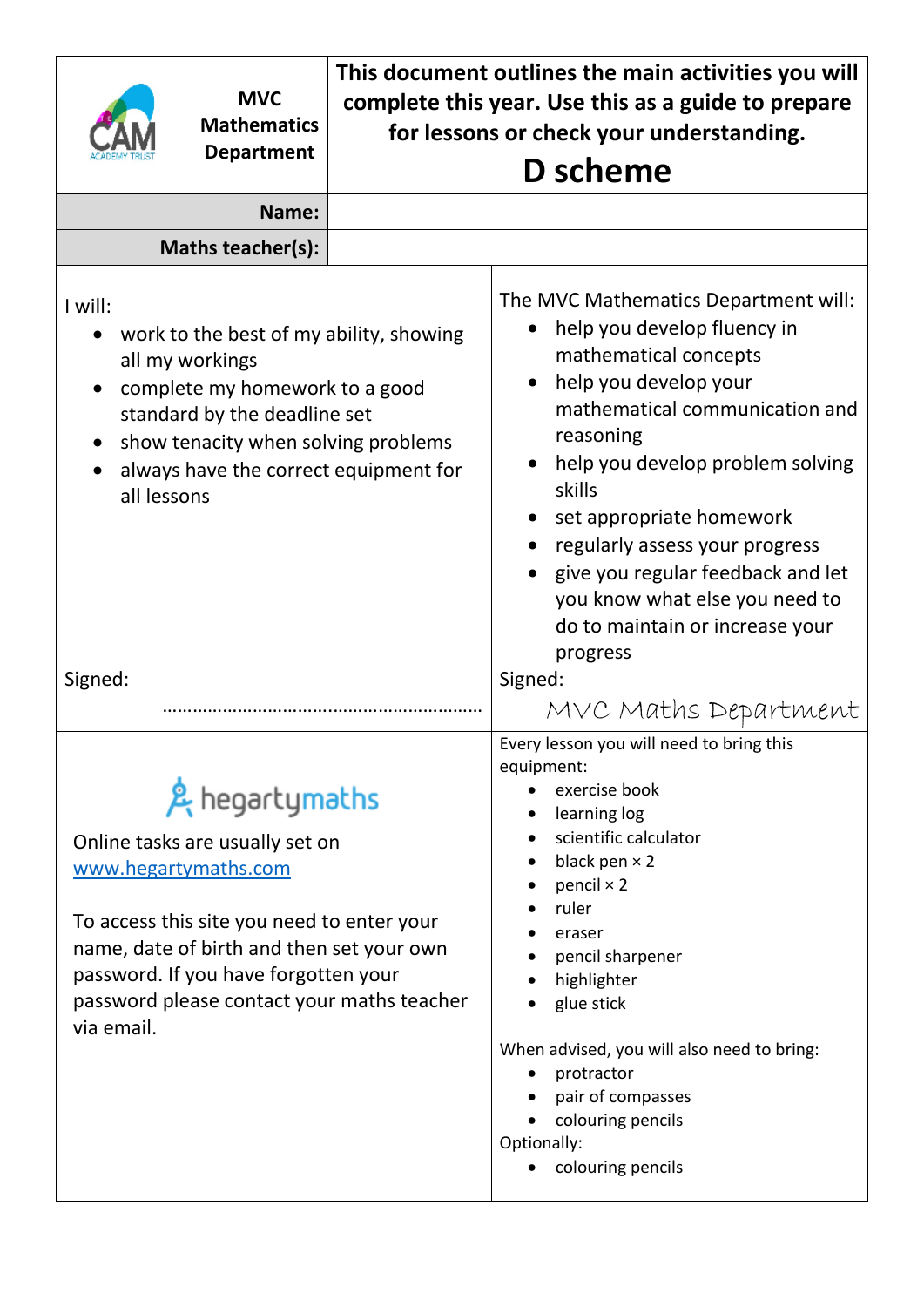|                   | HW | <b>Objectives Autumn</b>                                                                                          | <b>Hegarty Tasks</b> |  |  |  |
|-------------------|----|-------------------------------------------------------------------------------------------------------------------|----------------------|--|--|--|
|                   |    | Know the squares of integers from $1x1$ up to $15 \times 15$ and the corresponding                                | 99/101               |  |  |  |
|                   |    | square roots                                                                                                      |                      |  |  |  |
|                   |    | Know the cubes of 2, 3, 4, 5 and 10 and the related cube roots                                                    |                      |  |  |  |
|                   |    | Recognise other powers of 2, 3, 4, 5 and 10                                                                       | 121                  |  |  |  |
|                   |    | Understand what it means to raise something to the power of 0 or 1                                                | 103                  |  |  |  |
|                   |    | Work out square roots by estimating or using a calculator                                                         |                      |  |  |  |
|                   |    | Know how to multiply and divide powers of a number, eg $10^3 \times 10^4 = 10^{3+4} =$                            | 105/106              |  |  |  |
| DNum1             |    | $10^7$ ; $10^{15} \div 10^{11} = 10^{15-11} = 10^4$                                                               |                      |  |  |  |
|                   |    | Find a power of a power, eg $(10^3)^4 = 10^{3 \times 4} = 10^{12}$                                                | 107                  |  |  |  |
|                   |    | Use the index rules in algebra                                                                                    | 110                  |  |  |  |
|                   |    | Find the Lowest Common denominator (LCM) and highest common factor (HCF)                                          | 32/35                |  |  |  |
|                   |    | from prime factors                                                                                                |                      |  |  |  |
|                   |    | Use given calculations to work out related calculations using powers of 10                                        | 135/136              |  |  |  |
|                   |    | Multiply or divide a decimal by a decimal                                                                         | 48/50                |  |  |  |
|                   |    | power, indices, index, BIDMAS, square, square root, cube, cube root, integer, prime, lowest common multiple,      |                      |  |  |  |
|                   |    | LCM, product of prime factors, common factor, highest common factor, HCF                                          |                      |  |  |  |
|                   |    | Form expressions in contexts such as area                                                                         | 176                  |  |  |  |
|                   |    | Simplify expressions with brackets, eg $3 - 2(4x - 1)$ ; $5(2x + 3) - (7x - 1)$                                   | 161                  |  |  |  |
|                   |    | Factorise an expression into a number $\times$ a bracket or a letter $\times$ a bracket, eg                       | 168/169              |  |  |  |
|                   |    | $3a^2 + ab = a(3a + b)$                                                                                           |                      |  |  |  |
|                   |    | Work out algebraic expressions in the right order (BIDMAS)                                                        | 150                  |  |  |  |
| DAI <sub>g1</sub> |    | Simplify expressions that have powers in them, eg $3abc \times 2bc^2$                                             | 158/159              |  |  |  |
|                   |    | Substitute into expressions and formulae with negative and decimal values                                         | 787                  |  |  |  |
|                   |    | Understand how to use function notation, eg $f(x)$ and substitute numbers into a                                  | 288                  |  |  |  |
|                   |    | function                                                                                                          |                      |  |  |  |
|                   |    | Explore simple proofs                                                                                             | 325                  |  |  |  |
|                   |    | brackets, factor, common factor, factorise, expression, algebraic, BIDMAS, simplify, collect like terms, term,    |                      |  |  |  |
|                   |    | linear term, index notation, substitute                                                                           |                      |  |  |  |
|                   |    | Understand and use Pythagoras' theorem to find missing lengths in a right-<br>angled triangle                     | 498/499              |  |  |  |
|                   |    |                                                                                                                   | 661                  |  |  |  |
|                   |    | Construct an angle bisector<br>Construct the perpendicular bisector of a line, the perpendicular from a point to  | 660/669              |  |  |  |
|                   |    | a line, and the perpendicular from a point on a line                                                              |                      |  |  |  |
|                   |    | Understand the meaning of locus and solve problems on loci                                                        | 674-678              |  |  |  |
| DGeom1            |    | Use SAS, ASA, SSS, and RHS to construct triangles and to demonstrate that two                                     | 683                  |  |  |  |
|                   |    | triangles are congruent                                                                                           |                      |  |  |  |
|                   |    | square, area, Pythagoras' theorem, theorem, hypotenuse, right-angled triangle, Pythagorean triple, surd,          |                      |  |  |  |
|                   |    | perpendicular, pair of compasses, construction, angle bisector, perpendicular bisector 3D shape, cuboid, prism,   |                      |  |  |  |
|                   |    | pyramid, tetrahedron, polyhedron, polyhedra, net, locus, loci, circle, radius, circumference, diameter, centre,   |                      |  |  |  |
|                   |    | chord, segment, sector, tangent, arc                                                                              |                      |  |  |  |
|                   |    | Write a hypothesis to compare two variables                                                                       |                      |  |  |  |
|                   |    | Draw and interpret a scatter graph                                                                                | 453                  |  |  |  |
|                   |    | Explain positive, negative, strong, weak and no correlation                                                       |                      |  |  |  |
|                   |    | Draw and use a line of best fit where appropriate                                                                 | 454                  |  |  |  |
| DData1            |    | Know the terms extrapolation, interpolation, correlation and causation.                                           |                      |  |  |  |
|                   |    | hypothesis, scatter graph, qualitative data, quantitative data, qualitative data, discrete data, continuous data, |                      |  |  |  |
|                   |    | data collection sheet, grouped data, non-response, bivariate data, axis, axes, variable, scale, correlation,      |                      |  |  |  |
|                   |    | positive correlation, negative correlation, strong correlation, weak correlation, causality, line of best fit,    |                      |  |  |  |
|                   |    | interpolation, extrapolation                                                                                      |                      |  |  |  |

| <b>Number</b> | Algebra | Geometry | Data | <b>Revision</b> | <b>Total</b> |   |
|---------------|---------|----------|------|-----------------|--------------|---|
|               |         |          |      |                 |              | % |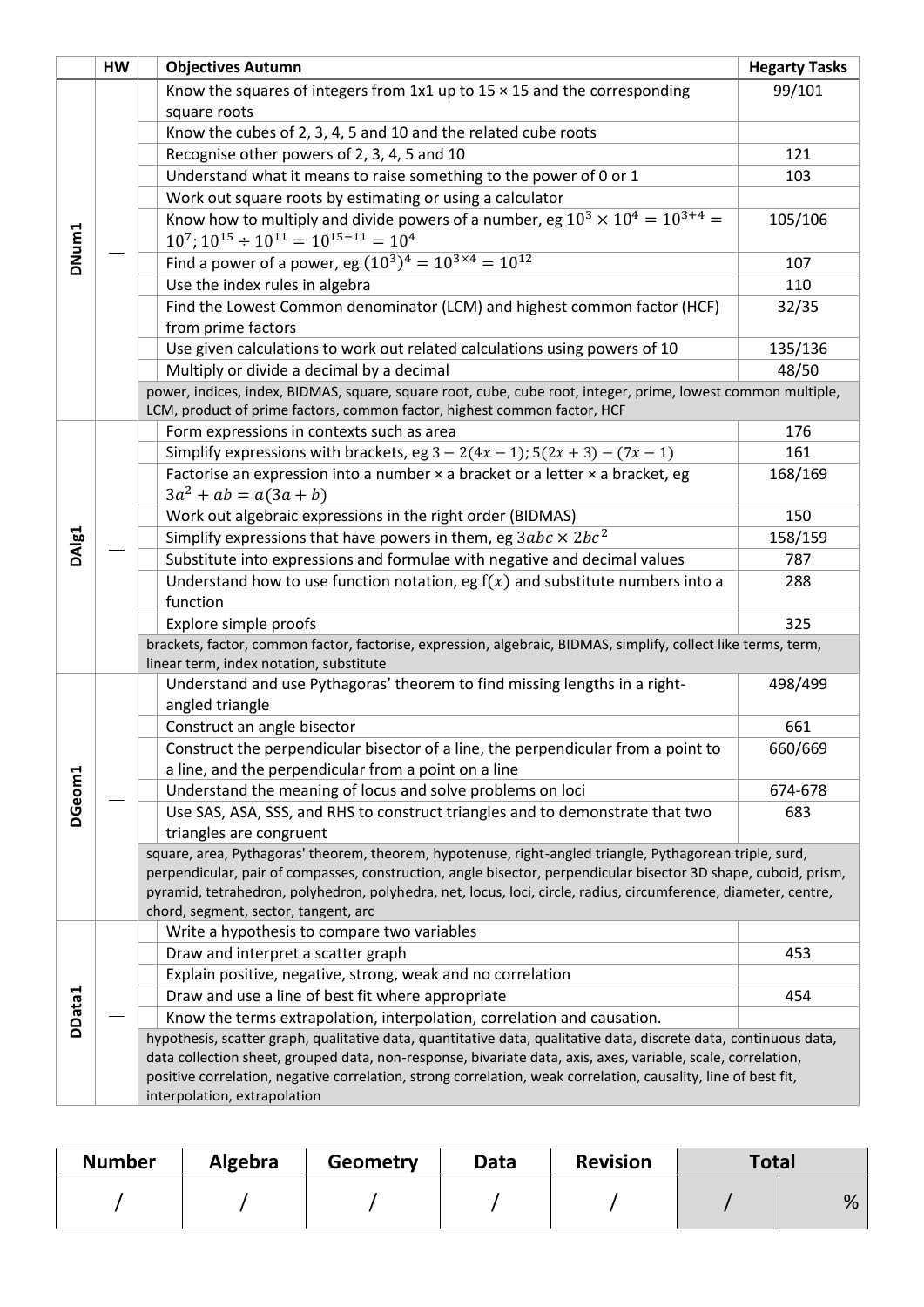|                   | HW | <b>Objectives Spring</b>                                                                                          | <b>Hegarty Tasks</b> |
|-------------------|----|-------------------------------------------------------------------------------------------------------------------|----------------------|
|                   |    | Round to any number of significant figures                                                                        | 130                  |
|                   |    | Truncate a number to any number of decimal digits                                                                 | 134                  |
|                   |    | Do a multi-step calculation in the right order, with or without a calculator<br>(BIDMAS)                          | 120/150              |
|                   |    | Explain how to find and use these functions on a calculator and read the display:                                 | 129                  |
|                   |    | Using $=$ and ANS<br><b>Brackets</b><br>$\pi$ (Pi)<br>Fractions                                                   |                      |
|                   |    | Squaring<br>Cube<br>Square roots<br><b>Brackets</b>                                                               |                      |
| DNum2             |    | Negative numbers<br>Powers<br>Cube root<br>Time                                                                   |                      |
|                   |    | Explain why not to round off an answer until the end, and use an appropriate                                      |                      |
|                   |    | degree of accuracy.                                                                                               |                      |
|                   |    | Find upper and lower bounds of measurements                                                                       |                      |
|                   |    | calculator, estimate, evaluate, degree of accuracy, decimal place, brackets, index, square roots, reciprocal,     |                      |
|                   |    | fraction, rounding, accuracy, degree of accuracy, BIDMAS, estimate, accuracy, rounding, significant figures,      |                      |
|                   |    | decimal places, upper/lower bound, error, maximum and minimum, truncation, truncate                               |                      |
|                   |    | Solve equations with brackets and negatives. For example: $9(3x + 1) + 4(3x -$                                    | 182/179              |
|                   |    | $2) = 7x$<br>Solve equations involving fractions.                                                                 | 180/186              |
|                   |    |                                                                                                                   |                      |
| DAIg <sub>2</sub> |    | For example $\frac{2x+1}{3} = \frac{7x-2}{7}$                                                                     |                      |
|                   |    | Show inequalities on a number line                                                                                | 265/266              |
|                   |    | Solve inequalities algebraically                                                                                  | 269/270              |
|                   |    | Give integer solutions to inequalities                                                                            | 267/268              |
|                   |    | solve, inequality, solution set, integer, number line, construct an equation                                      |                      |
|                   |    | Use Pythagoras' theorem to work out the perimeter of a right-angled or isosceles                                  | 501                  |
|                   |    | triangle or a compound shape                                                                                      |                      |
|                   |    | Find the area of a rectangle, triangle, parallelogram, trapezium, circle, semi-circle<br>or quarter-circle        | 557/559<br>556       |
|                   |    |                                                                                                                   | 539-543              |
| DGeom2            |    | Find the surface area of prisms including cylinders                                                               | 585/586              |
|                   |    | Calculate the volume of prisms including cylinders                                                                | 571-573              |
|                   |    | Work out missing sides of a prism if I know the volume                                                            |                      |
|                   |    | Understand and calculate density of a prism                                                                       | 725/726              |
|                   |    | prism, cuboid, cylinder, triangular prism, volume, cross section, area, perimeter, square centimetre, centimetre, |                      |
|                   |    | cubic centimetre, density, volume, mass, weight, net, area, surface area                                          |                      |
|                   |    | Group discrete and continuous data in a table                                                                     |                      |
|                   |    | Make a sensible decision about class intervals                                                                    |                      |
|                   |    | Find the modal group from a grouped frequency table                                                               | 415/416              |
| DData2            |    | Find the median for grouped data                                                                                  | 417/418              |
|                   |    | Find the estimated mean for grouped data                                                                          |                      |
|                   |    | discrete/continuous, grouped/ungrouped, groups/class intervals, modal class, class containing median, estimate    |                      |
|                   |    | of the mean                                                                                                       |                      |

| <b>Number</b> | <b>Algebra</b> | Geometry | Data | <b>Revision</b> | <b>Total</b> |   |
|---------------|----------------|----------|------|-----------------|--------------|---|
|               |                |          |      |                 |              | % |